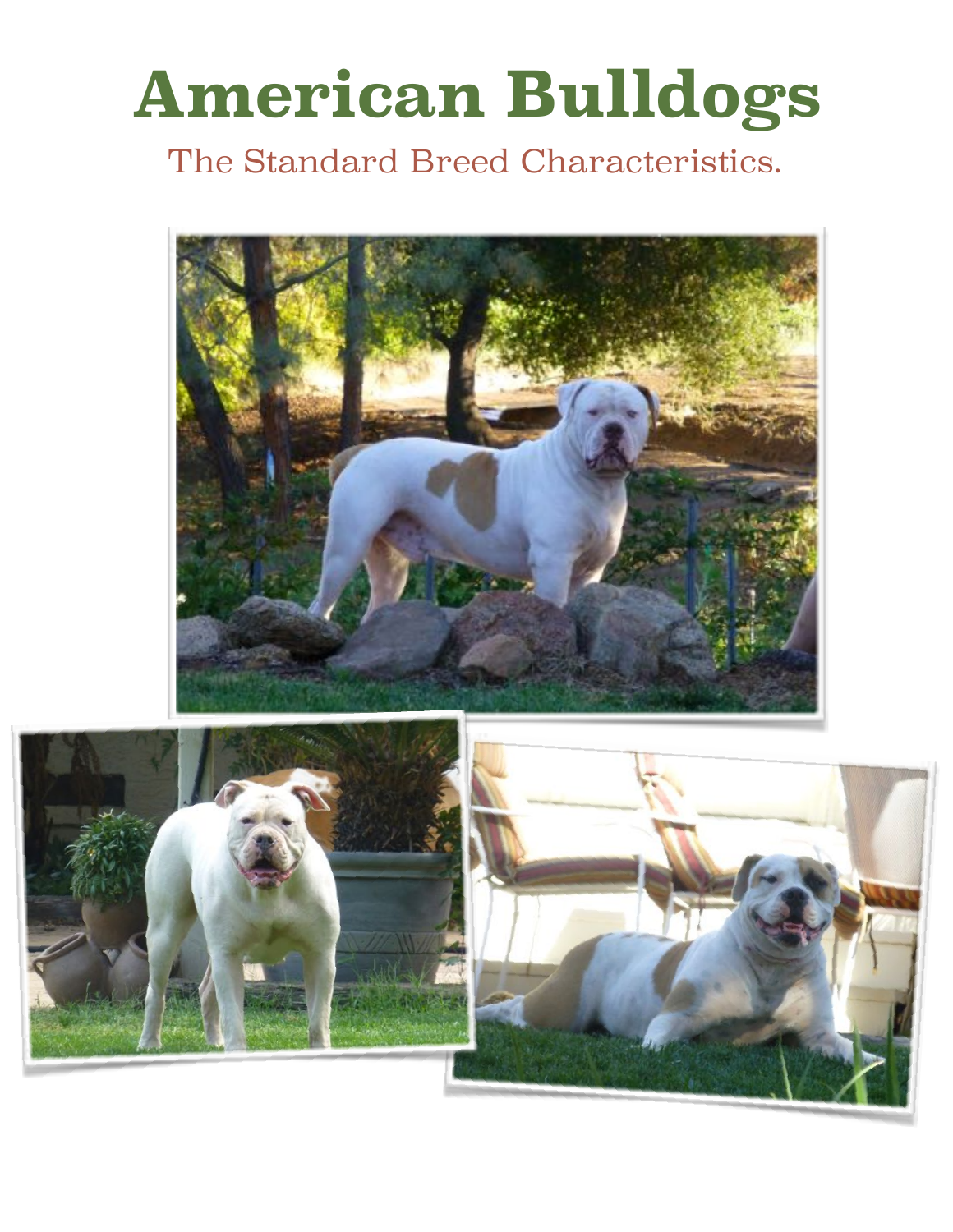## **American Bulldogs**

#### General Information

The American Bulldog is bred from working dogs and was originally created to catch livestock and protecting property on the farm in the Southern parts of the United States. American Bulldogs are larger then their close relatives, the Olde English Bulldogge. American Bulldogs are a powerful, athletic short-coated dog, strongly muscled and well boned.

The head of an American Bulldog is large and broad with a wide muzzle, and with very powerful jaws.

American Bulldogs generate the impression of great strength, endurance and exhibit a well-knit, sturdy compact frame.

The American Bulldog is a gentle and loving dog, affectionate with their owners. They are fearless when it comes to defending their owners and family and they excel at do so.

**Country of Origin:** The American Bulldog originated in the United States and was developed by John D. Johnson.

**Original Purpose:** The American Bulldog was originally bred as a working dog that was a farm dog that as often used for catching livestock and wild boars as well as protecting property.

**Today's Uses:** Today's American Bulldog excels as a family companion. The American Bulldog is more than capable as a catch / hunting dog, weight pulling and personal protection.

**Weight:** American Bulldogs typically weigh between 80 to 120 pounds when fully grown.

**Height:** American Bulldogs are between 22 to 28 inches tall, females American Bulldogs are slightly smaller than males.

**Coat:** The American Bulldog has a coat that is short, close and stiff to the touch.

**Color:** American Bulldogs can be white, brindle, brown, red, or tan or combinations and variations of these. Solid black, solid blue, and tricolor (white with patches of black and tan) are not acceptable colors for American Bulldogs.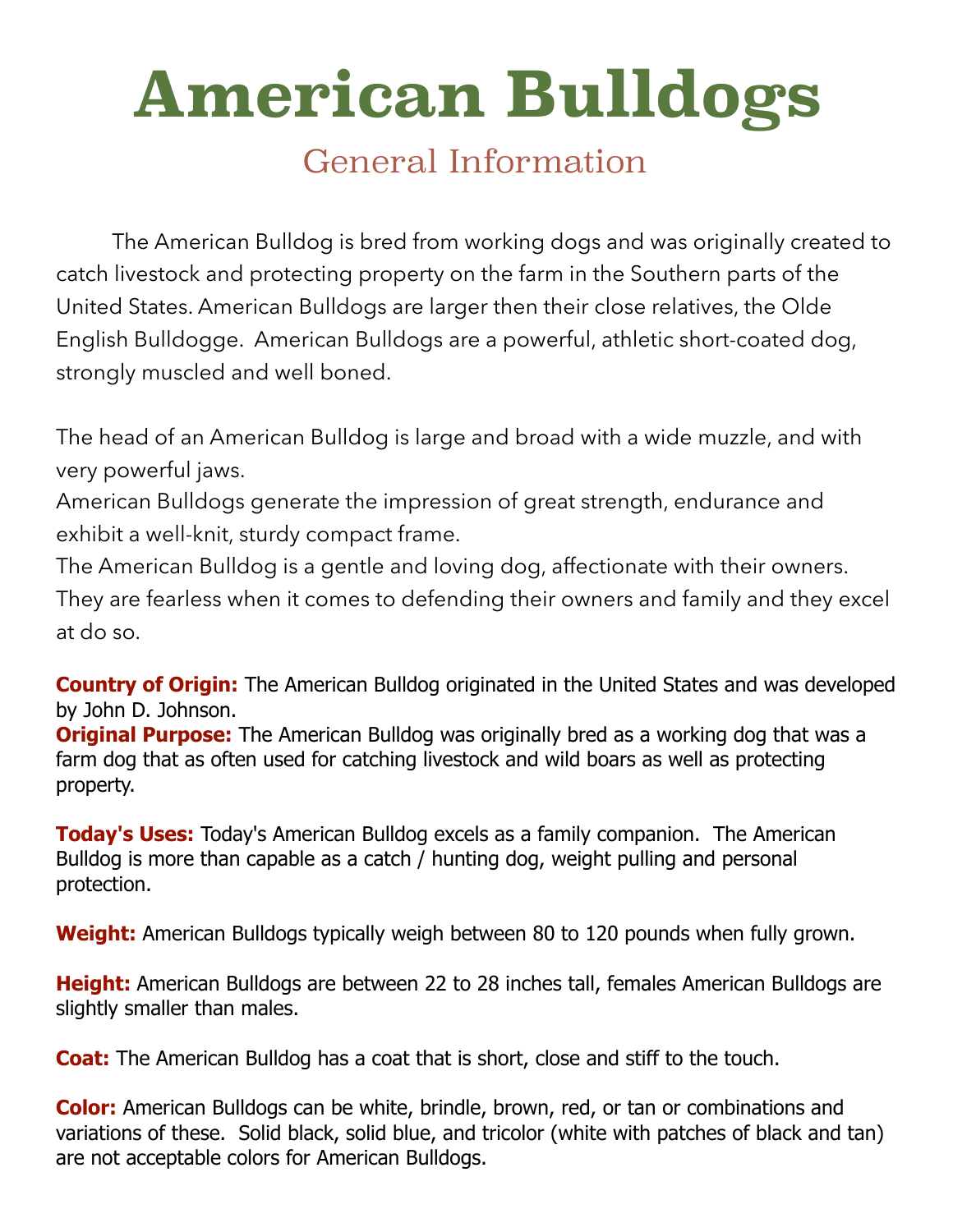**Temperament:** The American Bulldog was bred as a working dog and is still used as a hog and cattle catching dog, and a protector of personal property. The American Bulldog is fearless enough to face an angry bull or a human intruder.

**With Children:** The American Bulldog is a gentle, loving family companion who, if raised properly can be a child's best friend.

**With Pets:** The American Bulldog if properly socialized can be excellent with other pets, especially when raised together.

**Other Pet Compatibility:** American Bulldogs should generally only be housed with a dog of the opposite sex. American Bulldogs can be dog aggressive with members of the same sex.

**Trainability:** The American Bulldog is very intelligent breed and does well with training and excels in many different types of dog activities and canine sports. American Bulldogs should socialized and trained at a young age.

**Activity Level:** The American Bulldog is energetic and needs lots of exercise. The American Bulldog loves long walks, jogging, playing catch, and agility or skills trials. **Life Expectancy:** American Bulldogs can live to be 9 to 14 years

#### General Description

The ideal American Bulldogs is a medium to large size dog that is a loyal and courageous athlete. The American Bulldog should possess a sound temperament and has great strength, agility and confidence. The American Bulldog's expression should reflect intelligence and alertness. Its sturdy, powerful, yet compact frame is characteristically stockier and heavier boned in the males and more refined in the females. Some aloofness with strangers and assertiveness with other dogs is accepted.

**Head:** The head is large and broad giving the impression of great power. When viewed from the side, the skull and muzzle are parallel to one another and joined by a well-defined stop.

The stop is very deep and abrupt, almost at a right angle with the muzzle. Despite the depth of the stop, the forehead is wider than it is high.

**Ears:** The ears should be medium in size, high set, and may be drop, semi-prick, or rose, with no preference. Cropped ears are a cosmetic fault, due to the fact that they have been cosmetically altered and can not be judged in their natural state. Ears may be cropped but natural ears are preferred.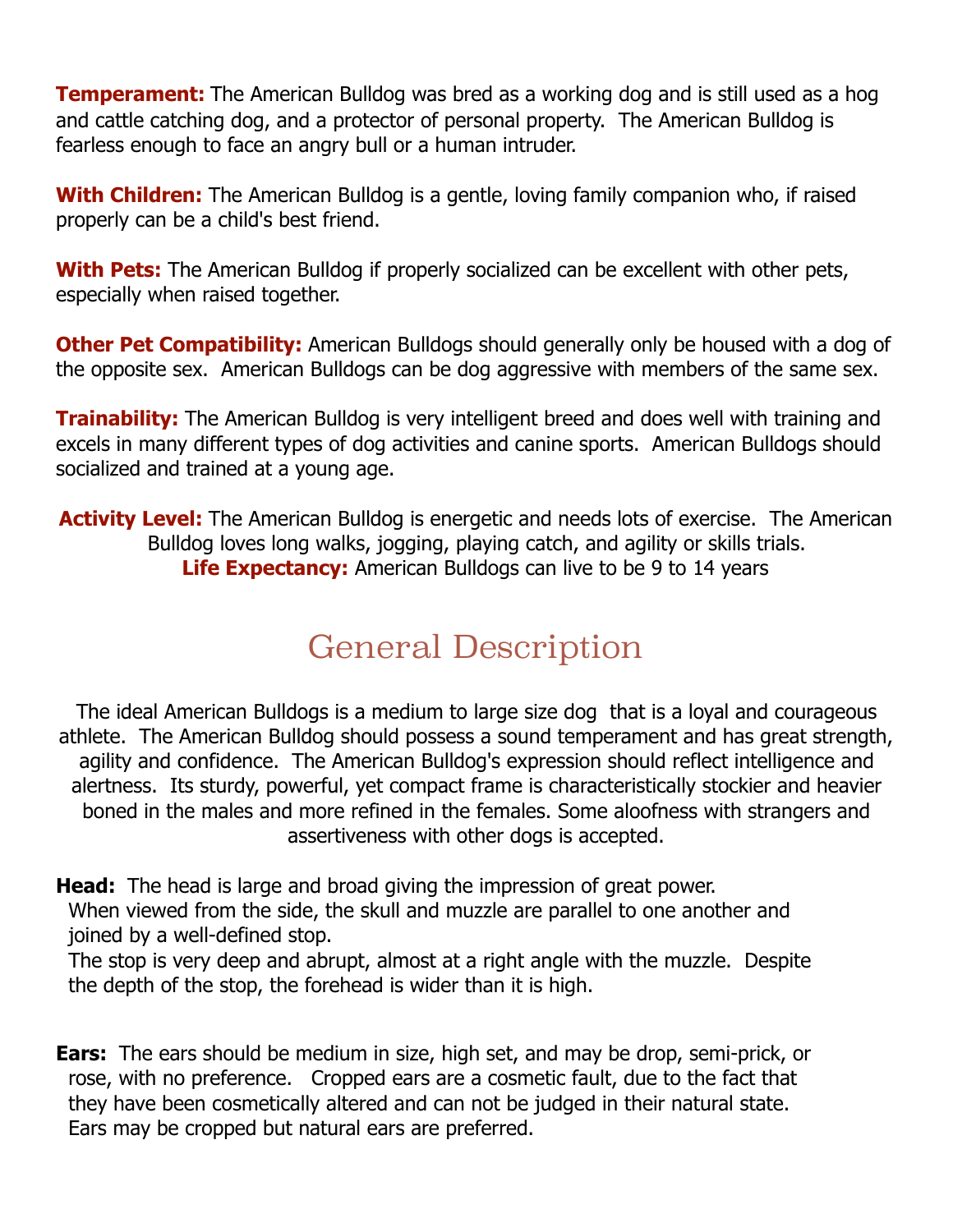Drop ears **-** The ears are set high, level with the upper line of the skull, accentuating the skull's width. At the base, the ear is just slightly raised in front and then hangs along the cheek. The tip is slightly rounded. When pulled toward the eye, the ear should not extend past the outside corner of the eye.

Semi-prick ears **-** Same as drop ears except that only the tips of the ears drop forward.

Rose ears **-** Rose ears are small and set high on the skull.

**Muzzle:** The muzzle is broad and thick with a very slight taper from the stop to the nose. The length of the muzzle is equal to approximately one third of the length of the head. Lips are moderately thick.

**Bite:** The American Bulldog has a complete set of large, evenly spaced, white teeth. The preferred bite is undershot with the inside of the lower incisors extending in front of the upper incisors up to ¼ inch. A scissors bite is acceptable.

The teeth should not be visible when the mouth is closed. Faults: Level bite or extreme undershot. An overshot bite is a disqualifying fault.

- **Eyes:** The eyes should be round or almond in shape, medium size, and wide set. Dark brown is preferred, other colors are accepted. Black eye rim pigment is preferred, other colors are accepted.
- **Nose:** Broad with open nostrils (nares) with no sign of air restriction. The nose should be a solid color.
- **Neck:** The neck must be long enough to exert leverage, but short enough to exert power. The neck is muscular and, at its widest point, is nearly as broad as the head, with a slight arch at the crest, and tapering slightly from shoulders to the head. A slight dewlap is acceptable.
- **Chest:** The American Bulldog's chest is deep and moderately wide. The ribs are well sprung from the spine and then flatten to form a deep body extending at least to the elbows, or lower in adult dogs.
- **Back:** The topline of the American Bulldog inclines very slightly downward from welldeveloped withers to a broad, muscular back. arched, blending into a moderately sloping croup. The flank is moderately tucked up and firm.

**Legs:** The front legs of the American Bulldog should be straight with moderate to heavy bone. Pasterns should be strong and upright. Elbows that are bowed or twisted are a fault from minor to a disqualification, based on severity. The rear legs should be well muscled, moderately angulated and parallel.

Pasterns should be strong and upright.